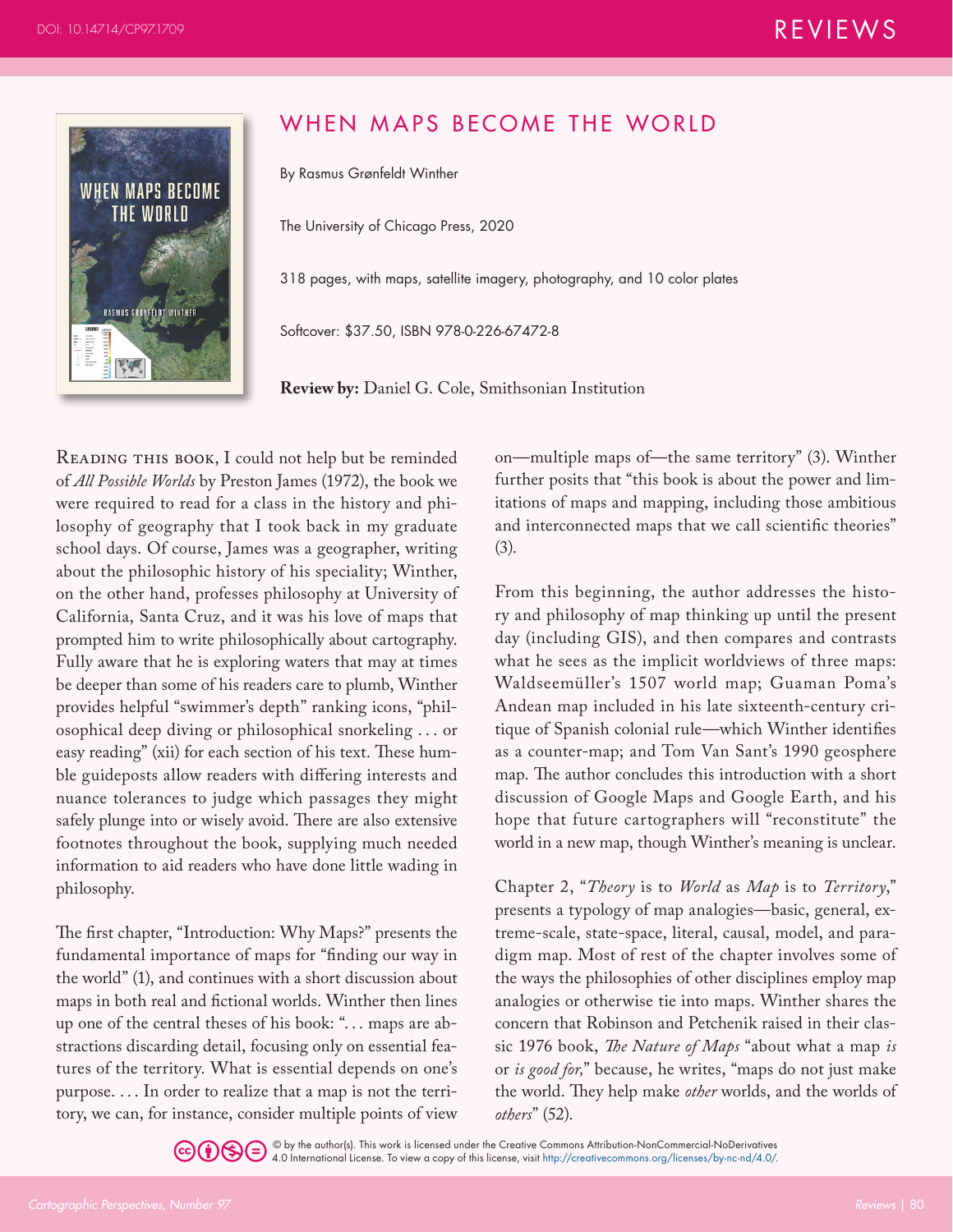Chapter 3, "From Abstraction to Ontologizing," looks at "cartographic practices to explore how representations are produced," with the goal of examining "the internal workings of abstraction and ontologizing practices" (59). Winther sees the abstraction of the world as taking place "via measurement and conceptualization to a representation" on paper or on a screen, and takes *ontologizing* to mean "deploying representation to do work in the world" (60). In this regard, the author takes particular note of the work of Robinson and Petchenik (1976) and that of Alan MacEachren (2004) in advancing cartographic communication. He then goes on to discuss the various "stages" of abstraction—calibration of units and coordinates, data collection and management, and generalization—and in this last mentioned stage, he covers the five "protocols" of generalization—selection of scale and projection, simplification, classification, symbolization, and exaggeration. The last pages of this chapter cover a broad range of topics. These include drawing parallels between his five cartographic generalization protocols to analogous practices in the social sciences, and a discussion of two broad approaches to abstraction—perspectivizing and partitioning—before finishing with "ontologizing representation testing," by which he means: changing the world, understanding the world, and classroom communication.

Chapter 4, "Long Live Contextual Objectivity!" deals with the what Winther calls the "pernicious reification" of maps, through which they cause readers to imagine the Earth as being the same shape as the map. He offers, as an example, a Ming dynasty map of China, that shows the Middle Kingdom placed in the center of the map, which may lead readers to believe that it truly is the center of the world. This is followed by a discussion on "contextual objectivity"—which he defines as "the quality resulting from good and proper application of a representation" (95)—with examples of county maps to show boundaries and a geologic map to illustrate prehistoric connections. Winther then provides some worthwhile quotations from other writers such as Ronald Giere (1999, 82): "The fit between a model and the world may be thought of like the fit between a map and the region it represents." The last seventeen pages of this chapter deal with the history of the Mercator projection and criticisms of its sometimes inappropriate use. He rightfully bemoans the use of Web Mercator as the default online map projection used by Google, Bing, and ArcGIS, but he does point out that "finding a projection that satisfies critiques of all perspectives . . . is impossible. No single map can fully represent the world" (103).

Chapter 5, "Projecting Maps into Our Worlds," deals with the concepts of isomorphism (equal form) and similarity. Winther points out that "scale makes map space and world space isomorphic" (122), and that this state "is achieved with the equation characterizing the map projection" (125). Under the heading of similarity, the author discusses three types of symbols: abstract / geometric, mimetic, and pictographic. He later notes that both the metric and symbolic layers he sees maps as possessing "are concerned with assumptions about how to interpret and present the world in the map itself . . ." (127). Further to this, he declares that "mapmakers perspectivize reality. That is, they impose a holistic, consistent perspective to make sense of a complex and finicky world" (128). Winther goes on to describe the experience of a map reader's abstracted viewing versus the direct cognitive cartography developed by a pedestrian traversing the same ground. This leads to a warning that "a map's cartopower can lead to its pernicious reification" (129)—a danger for which he declares counter-mapping to be the savior, as it brings light to alternative maps and minority viewpoints. At the chapter's end is a discussion on modeling climate change.

Chapter 6, "Mapping Space," covers a variety of topics, from mapping the universe in 3D, to geologic mapping. On the latter subject, it includes a history of the theory of continental drift, culminating in the ocean floor maps Marie Tharp created between the 1950s and 1970s. Winther also presents sections on state-space maps in physics and physical chemistry, and analogous maps in mathematics. He concludes this section with a note that mapping "is a transformative process of establishing robust relations between representations, or between a representation and an ontologized world" (174).

Chapter 7, "Mapping Ourselves," is something of a catchall. It starts with a discussion of cartographic reification via European explorations from 1492 onwards. From this point, he covers a variety of topics, including migration maps, brain maps, and statistical causal maps. He wisely points out that the flow arrows found in migration maps "treat all people in a particular migration as similar" (181). This is due, at least in part, to a number of limiting cartographic parameters, but that it can be overcome has been shown through recent challenges posed by counter-mapping practices. In his section on brain maps, one subsection deals with counter-maps of the brain, or "cognitive ontologies." Surprisingly, while Winther briefly discusses cognitive mapping elsewhere in *When Maps Become the World*, it is not directly addressed here—nor is there any